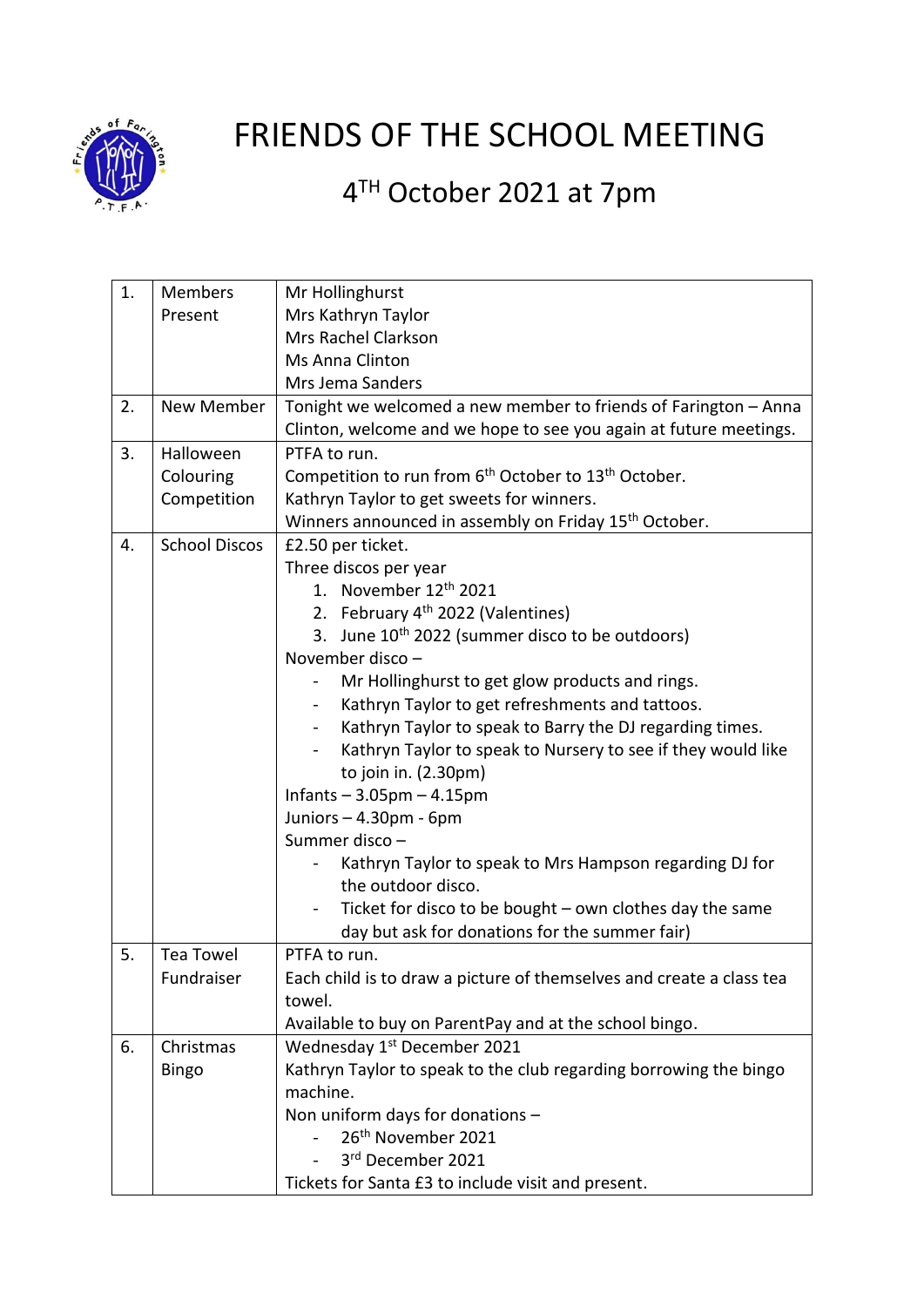|     |                    | Kathryn Taylor to get presents from Santa.                                         |
|-----|--------------------|------------------------------------------------------------------------------------|
|     |                    | Santa - speak to Mrs Hampson.                                                      |
|     |                    | Bingo Caller - Pete - Mr Hollinghurst to confirm.                                  |
|     |                    | Chocolate tombola                                                                  |
|     |                    | Bottle tombola                                                                     |
|     |                    | Tombolas to be in classrooms.                                                      |
|     |                    | Ask Nursery if they would like to join.                                            |
|     |                    | Sell tea towels.                                                                   |
|     |                    | Raffle – contact local businesses for prizes.                                      |
| 7.  | Christmas          | PTFA to run.                                                                       |
|     | Gifts              | PTFA to give out small sweet treats for all the children in the school.            |
| 8.  | Penny Wars         | January - Mr Hollinghurst to arrange.                                              |
| 9.  | <b>World Book</b>  | PTFA to run.                                                                       |
|     | Day                | 2 competitions to run 21 <sup>st</sup> February to 2 <sup>nd</sup> March.          |
|     |                    | Design a bookmark                                                                  |
|     |                    | Read in an unusual place<br>$\qquad \qquad \blacksquare$                           |
|     |                    | Winners announced in Fridays assembly 4 <sup>th</sup> March 2022.                  |
|     |                    | Mrs Clarkson - Barnabus project.                                                   |
|     |                    | Book Fair.                                                                         |
|     |                    | World book day tickets to be sent out earlier this year.                           |
| 10. | <b>Mothers Day</b> | PTFA to run.                                                                       |
|     |                    | Non uniform day for donations 4 <sup>th</sup> March.                               |
|     |                    | Gift charge £2.                                                                    |
|     |                    | Selling days $-21$ <sup>st</sup> , 22 <sup>nd</sup> & 23 <sup>rd</sup> March 2022. |
|     |                    | Wrapping days - 24 <sup>th</sup> & 25 <sup>th</sup> March 2022.                    |
| 11. | <b>Fathers Day</b> | PTFA to run.                                                                       |
|     |                    | Gift charge £2.                                                                    |
|     |                    | Selling days $-13^{th}$ , 14 <sup>th</sup> & 15 <sup>th</sup> June 2022.           |
|     |                    | Wrapping days 16 <sup>th</sup> & 17 <sup>th</sup> June 2022.                       |
|     |                    | Mr Hollinghurst to contact Amazon regarding gift donations.                        |
| 12. | Summer Fair        | 9 <sup>th</sup> July 2022.                                                         |
|     |                    | Non Uniform days for donations -                                                   |
|     |                    | 10 <sup>th</sup> June 2022                                                         |
|     |                    | May 2022                                                                           |
| 13. | Finance            | Current balance £2496.54                                                           |
|     |                    | Lucky numbers to be drawn every last Friday of term - PTFA to run.                 |
|     |                    | Kathryn Taylor to sort audit of accounts.                                          |
| 14. | Requests for       | Mrs Seager has asked for a picnic table for outside - approved.                    |
|     | <b>Funding</b>     |                                                                                    |
|     |                    | PTFA would like new banners - approved.                                            |
|     |                    |                                                                                    |
|     |                    | Book vending machine - Mr Hollinghurst to look into.                               |
| 15. | Open               | An open afternoon ( $2pm - 3pm$ ) for existing parents so that they                |
|     | Afternoon          | can see the improvements to and within the school.                                 |
|     |                    |                                                                                    |
|     |                    | Tour of the school to be given potentially by year 6 pupils.                       |
|     |                    | Refreshments to be provided by PTFA.                                               |